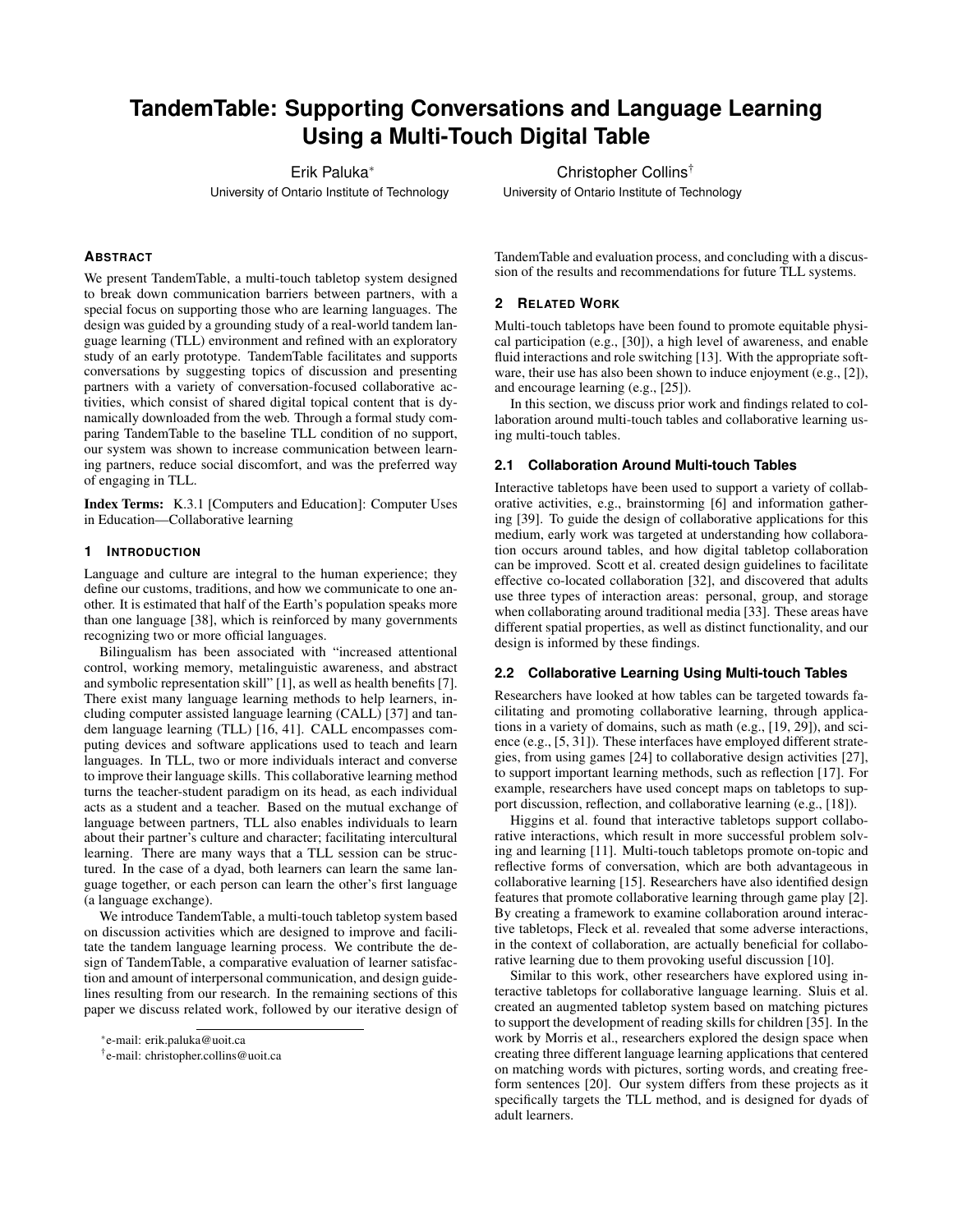## **3 GROUNDING STUDY: UNDERSTANDING TLL**

To gain a rich understanding of the tasks and context involved in TLL, we conducted an informal grounded evaluation [14] of a real TLL environment, called the *Conversation Café*, using participatory observation and interviews. All interview participants attended the *Conversation Cafe´* during the observed study session. Situated on our university campus, Conversation Cafe is a TLL environment ´ designed for international students to practice their English skills and create new relationships by speaking to one another.

#### **3.1 Participatory Observation**

The participatory observation involved 16 adult participants, including one researcher and two administrators. 12 participants were male. While taking brief notes, the researcher participated in the language learning experience, which lasted for one hour and consisted of one large group conversation that was mostly question based. Due to concerns with distrupting the learning environment, only one session was studied, and the session was not recorded.

The session started with all participants seated around a large table introducing themselves. For new attendees, this introduction seemed important to their learning process, as it appeared to integrate them into the group. This integration and acceptance seemed to create a more comfortable setting for expression. Many topics were discussed including ones that related to universities and education, family and personal life, countries, cultures and recent global events.

The administrators helped to involve each participant in the conversation by starting conversations and improving the flow whenever an awkward, silent, or uncomfortable situation arose. The strategies that they employed were to expand on the current conversation topic, introduce a new or similar topic, and ask other participants questions related to the current or new topic. At the same time, the administrators did not control the conversation and kept their talking to a minimum.

# **3.2 Interviews**

The interview portion of the study consisted of individual one hour interviews with five participants, including one administrator. We wanted to understand the participants' use of technology and experiences in language learning, with a focus on TLL. Concerning the administrator, we wanted to find out about her experience in managing the TLL environment. Two participants were female and three were male, median age  $29$  (SD = 13, range withheld for participant privacy). All interviewees considered themselves fluent in at least two languages. Participants were interviewed individually by the same researcher who conducted the participatory observations. Responses were recorded in note form and summarized under four themes in the remainder of this section.

*Language Learning Experiences:* Interacting with other people was the most preferred language learning method used by the participants as it allows learners to receive instant feedback through facial expressions and verbal responses, familiarizes them with other people and cultures, teaches learners how to pronounce words and interact with others, and exposes them to different accents.

*TLL Experiences:* Prior to their participation in the *Conversation Cafe´*, all but one participant had past experience with TLL. The structure of those TLL sessions varied and included informal conversations, switching between two languages after a specified period of time, and only speaking in the language that one is trying to learn. Participants also reported that there are many different ways to structure TLL sessions, and that partners do not have to be at the same language skill level. These findings expand the commonly held definition of TLL [40]. Other than the administrator, interviewees participated in the TLL environment for two main reasons: to improve their language skills and to make new friends.

*Facilitating Group Learning:* The administrator's stated role in the learning process agreed with our observations: to help the conversations flow, get the people who are not involved to join in, make sure there are no silent or awkward periods, and help smooth over students' speaking if they are stumbling or cannot find the right words.

*Suggested TLL Activities:* To improve the *Conversation Cafe´*, participants suggested including games, such as a board game with pictures, or artifacts to help inspire conversation topics, and to split the group conversation into many smaller conversations to create a more secure context for trying out speaking skills.

To foster TLL and improve understandability and learning, participants suggested focusing on collaborative activities, especially ones with a visual component such as videos, pictures, and news articles. Pictures and videos were said to help inspire topics of conversation and match language use with the context of the situation. Activities that can cause conflict between partners, such as discussing politics and global events, were unpopular due to this possibility. Other suggested options were to include writing and drawing technology, voice analysis, dictionary and translation technology, and to support the learning of idioms and slang.

#### **4 DESIGN GUIDELINES FOR TLL**

To help people design for this language learning method, we have compiled a list of guidelines for TLL scenarios derived from our grounding study, and prior literature at the intersection of CALL, TLL and human-computer interaction (HCI) (e.g., [16, 17, 20, 23, 28, 37, 40, 41]).

*Support Flexible Learning:* Due to the various ways that tandem language learners structure their learning sessions, the learning environment should be flexible. To foster the different aspects of language learning, the learning environment should support reading, speaking, writing and listening, and include visual content. Learning environments should support collaboration and face-toface communication.

*Build Relationships:* An initial introduction between conversation partners is important for the learning process as it allows partners to become more comfortable with each other. This creates a more secure context for trying out speaking skills, thus increasing learning participation. Also, one of the main reasons people participate in TLL is to meet new people and build relationships. Therefore, a TLL environment should facilitate and promote relationship building.

*Facilitate Conversation:* The learning environment should act as a conversation facilitator by helping conversations flow whenever an awkward, uncomfortable or silent period arises. It should also encourage equitable participation and aid learners when they are having difficulty speaking.

*Suggest Topics:* A learning environment should suggest conversation topics or themes from various domains to accommodate multifarious interests. Topics that many people find sensitive, such as politics, should be avoided or suggested with caution, as they increase the possibility of discomfort.

#### **5 DESIGN AND IMPLEMENTATION**

Interpersonal conversation is the main learning activity of TLL. Thus a successful TLL application must integrate seamlessly into the conversation, acting as a facilitator when needed, and otherwise will be *mostly ignored*. For our system, the table form factor was determined to be the best solution since people from different cultures are accustomed to using tables for collaborative group work. This is because they create a central location for congregation, support comfortable proxemic arrangements, facilitate natural face-to-face communication and afford peripheral awareness of others, their actions, and the workspace [36]. These advantages are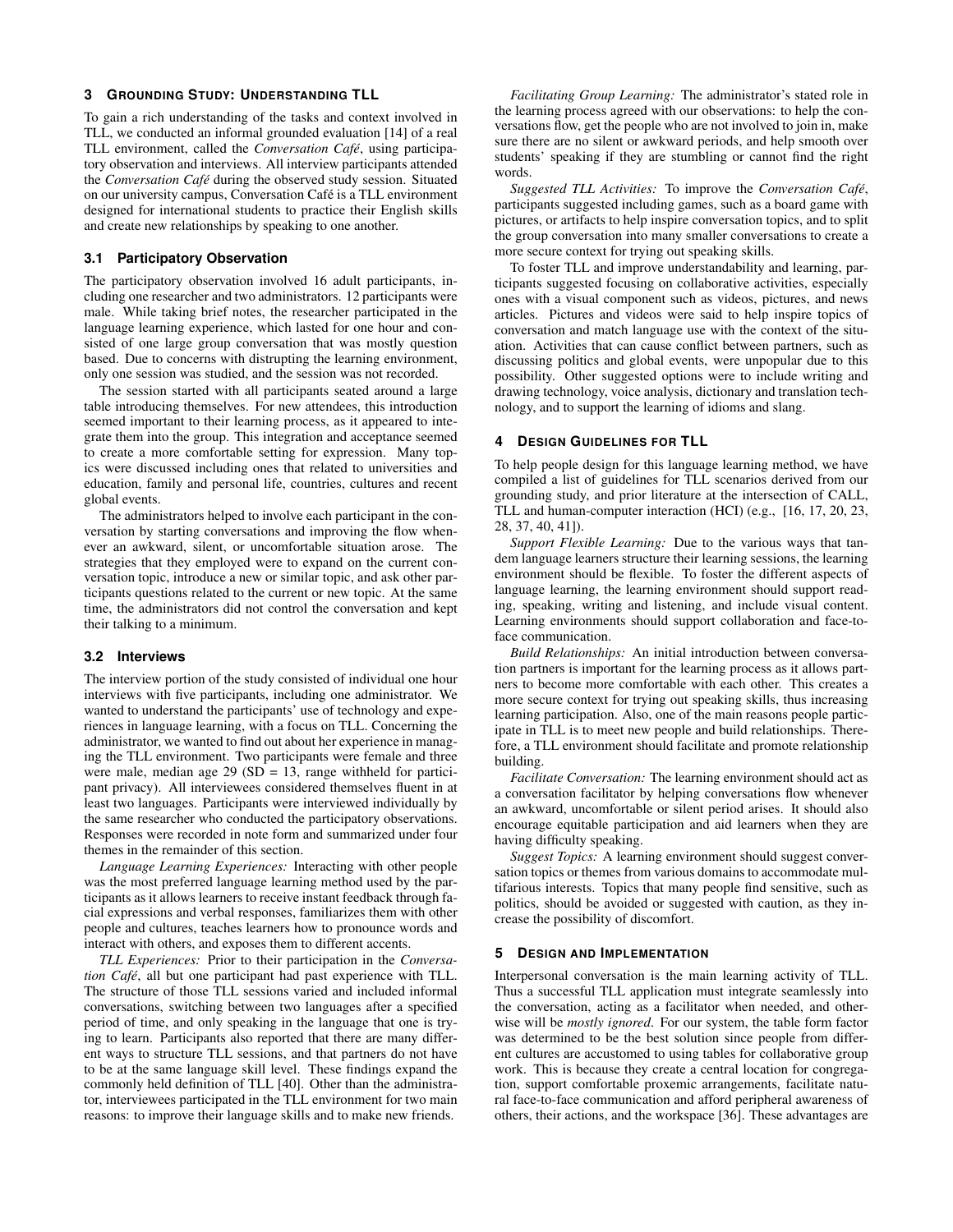

Figure 1: The main screen of TandemTable provides a selection of available conversation topics (central circles) and associated activities (rectangles along edges), and includes colour-coding to show a history of topics already discussed (light blue) and the current topic (green).

beneficial for TLL since this learning method is intrinsically a collaborative activity that relies on conversation, and observation of body language and actions.

Even though digital tablets have a similar form factor to tables and are more widely accessible to the public, we opted to not use them as their display sizes are small. Online video conferencing was not chosen as it has a lower degree of social presence [34], and less support for the use and recognition of non-verbal communication [9] compared to co-present interaction. The latter is very important since non-verbal communication has a major role in how humans express information and how that information is understood [23], e.g., deictic gestures. Furthermore, since non-verbal communication varies across cultures, language competence does not solely depend on verbal acquisition. Certain gestures, proxemic arrangements, eye gaze, etc. that are common to one culture, might be insulting or confusing to another.

Therefore, we designed an interactive TLL tabletop system, called *TandemTable*. Using our aforementioned design guidelines, the design of our system went through iterative development.

## **5.1 TandemTable**

Since TLL relies on interpersonal communication, our system is designed to *not* be the main focus of the people that use it, staying in the background until needed. TandemTable acts as a conversation facilitator by suggesting topics of discussion, and presenting learners with a variety of conversation-focused collaborative activities with shared digital artifacts. These help to ground the conversations by establishing a theme with related content. The included topics consist of the most popular ones discussed at the *Conversation Café*, as well as in the interview portion of the grounding study.

The interface of our system is designed in order to allow the learning partners to face one another, with the interactive tabletop located in between them, to emulate standard conversation arrangements. To support the different interaction areas used by people collaborating around a table [33], the interface is split in half horizontally to provide learners with personal territories. The digital content in these interaction areas is oriented towards the closest learner. When a shared workspace is needed, the interface provides a group territory in the center of the screen. Throughout the interface, to promote equitable participation and discourage one user from controlling the learning session, both learners must agree and either sequentially (touch and confirm) or simultaneously (two touches) select the same button to select topics, activities, or to transition to another section.



Figure 2: The Twitter activity displays recent topical content in each learners' target language. The red bar in the conversation feedback visualization in the left side panel shows a cue that the bottom participant is speaking too much.

To develop our system, we used the Java programming language, and a Processing [26] library called the Simple Multi- Touch (SMT) toolkit [22]. TandemTable also supports the TUIO protocol, which allows it to work on a variety of hardware devices. In the remainder of this section, we will describe the various features of TandemTable and how they relate to our TLL requirements.

# **5.2 Language Selection & Introduction Phase**

At the beginning, each learner is given a list of languages from which they choose their target language. Currently, our system supports English, French, Portuguese and Spanish, but could easily scale to other languages. After one is chosen, all subsequent text and activity content in a learner's screen space is displayed in this language. To support different ways of structuring the learning session, the learner is able to change their chosen language at any time. When both learners have chosen a language, they move on to the introduction phase.

To create a more comfortable context for trying out speaking skills, the introduction phase encourages the learning partners to become familiar with each other, thus strengthening their relationship. The system prompts the learners to ask their partner a series of non-invasive personal questions, and to discuss their interests and hobbies. In TLL, each learner is responsible for their own learning. Therefore, to optimize the learning session, it is important for learners to state their learning goals and expectations, and how their partner can support them. As a result, the system prompts learners to discuss these factors as well.

## **5.3 Topic and Activity Selection**

When the learners reach this section, an undirected graph is displayed in the center of the screen with each node containing a topic of discussion. The edges depict a suggested route that users can traverse during the learning session, and are meant to show topic relationships. For prototyping purposes, this graph is randomly generated, but in a more formal educational context, it could be used to depict the curriculum and the path that students must follow (see Figure 1).

Learners first select a topic of interest. When selected, the topic's available activity buttons are enabled, and the learners can select an activity. Not all activities are available for each discussion topic as some activities do not function well with certain topics, e.g., a topic such as books might not be well suited for a video-based activity. A multi-coloured bar inside each topic node provides a preview, both spatially and through colour, of which activities are available for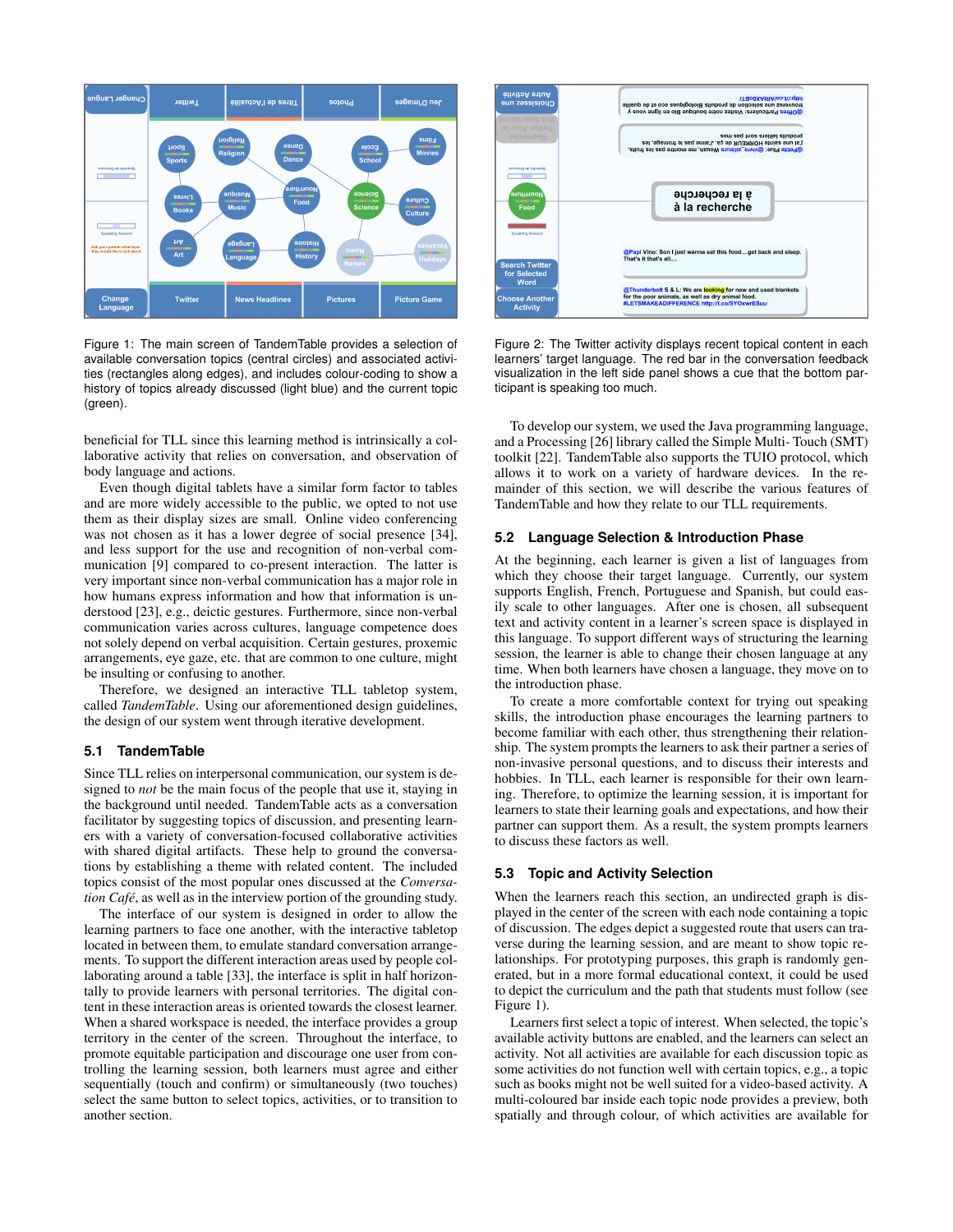that topic. When both learners have selected the same activity, the system transitions to the selected activity screen.

## **5.4 Activities**

To inspire conversations, the system includes five different media activities: videos, pictures, news articles, word-to-picture matching game, and Twitter. We decided to create activites which draw content from web-based sources rather than requiring teacher-curated content. Through using web-based content, TandemTable can support many languages without the need of costly teacher intervention. This approach provides timely and fresh content on each use of TandemTable with little effort, but will lack the quality control of teacher-moderated content. We rely on learning partners to assist one another in discovering when there are language errors, for example, in content drawn from Twitter. In a more formal educational context, these activities could be based on a curriculum. Since engrossing software may distract partners from interacting with each other, the activities are designed to not be too engaging, e.g., they do not keep score and are not time-sensitive.

The learners can freely explore activities, and switch topics to change activity content. We designed these activities to all have a visual component. The video and picture activities were included as they are among the most popular TLL activities chosen by the participants in our study. A benefit of the Twitter and news article activities is that they can help to improve reading skills. Likewise, the video activity supports improving listening skills. To promote understandability, as suggested by study participants, we have included translation technology in the Twitter and news headline activities.

*Twitter Activity:* The Twitter activity allows learners to view what other people are discussing in real-time, and exposes learners to slang and idioms (see Figure 2) as was requested in our grounding study. When the users select this activity, tweets in the target language(s) that relate to the selected topic of discussion are downloaded and displayed in each personal interaction area. If a word within a tweet is selected, it is highlighted and displayed in the center of the screen for both learners to see and discuss. If both learners do not understand the selected word, it can be translated with an additional tap. To further support serendipity, learners can search for tweets related to the selected word, and tweets from a specific Twitter user or hashtag. Also, if a tweet contains a hyperlink to a video, picture or webpage, the contents of the link are displayed when it is selected. Since videos usually contain audio content, only one video can be viewed at a time, and it is displayed for both learners if they accept to view it. To enable discussion, the video can be paused as well.

*News Headline Activity:* In this activity, up-to-date news articles in the target language(s) that relate to the chosen topic, are retrieved using a news feeds distributor. The news headlines from these articles are displayed in each personal interaction area. When a learner selects a news headline, the author, date, associated picture(s), and the article are shown. As with the Twitter activity, if a word within a news article is selected, it is highlighted and displayed in the center of the screen for both learners to see or translate.

*Picture Activity:* When users select the picture activity, pictures related to the chosen topic are downloaded from Flickr, and four of them are displayed for the learners to discuss. These pictures can be dragged, rotated, and scaled using high level gestures. To replace a picture with a new one, the learners can drag a picture into a garbage bin.

*Video Activity:* In the video activity, videos in one language that relate to the chosen topic of discussion are retrieved from YouTube. If two languages are being learned, the learners can select a button to retrieve videos in the other target language. Each personal interaction area contains an interface current [12], where video thumbnails appear. Thumbnails are removed or added to the currents by



Figure 3: The setup of our exploratory study, using the pictures activity. Pairs of participants used TandemTable on a large multi-touch table for 35 minutes of TLL.

dragging. When a learner selects a thumbnail, a larger sized image and the title of the video are displayed. If both learners select the same video for viewing, then the video is displayed in each of the learners' personal screen space. To enable discussion, the video can be paused.

*Picture Game Activity:* The picture game activity is a collaborative word-to-picture matching game. Six pictures are displayed in the center of the screen, and each of the personal interaction areas contain a list of words. Each learner's list is in their respective target language. The learners must work together to match the words to their associated picture. Each picture has two boxes attached to it, and the learners must each drag the word that matches the picture into their respective box. Learners win when they have both matched all of their words to the correct pictures. When completed, the words and pictures are replaced with another set, and the next round commences. Most of the words and pictures relate to the topic of discussion, but some do not. We made this design decision as it has been revealed that the inclusion of a few out of place words encourages learning. This is due to the unrelated words becoming more conspicuous, resulting in increased memorability [8].

## **6 EXPLORATORY STUDY**

To see what kind of effect TandemTable has on the discussions of learning partners and their comfort level with each other, we conducted an exploratory study of our system consisting of 16 participants in groups of two. The participants were either undergraduate or graduate students comprising of 4 females and 12 males with ages ranging from 18 to 31 (M=22, SD=4). Three of the groups had no previous relationship prior to the study, and the other groups reported themselves as ranging from friends to close friends. Participants were selected to be in the study if they were trying to learn either English or French, and if that language was not their native tongue. Out of the 16 participants, five of them had previous experience with TLL, nine were fluent in one language, six were fluent in two languages, and one was fluent in three languages. All participants stood during the study sessions.

Due to difficulties finding sufficient matching pairs for language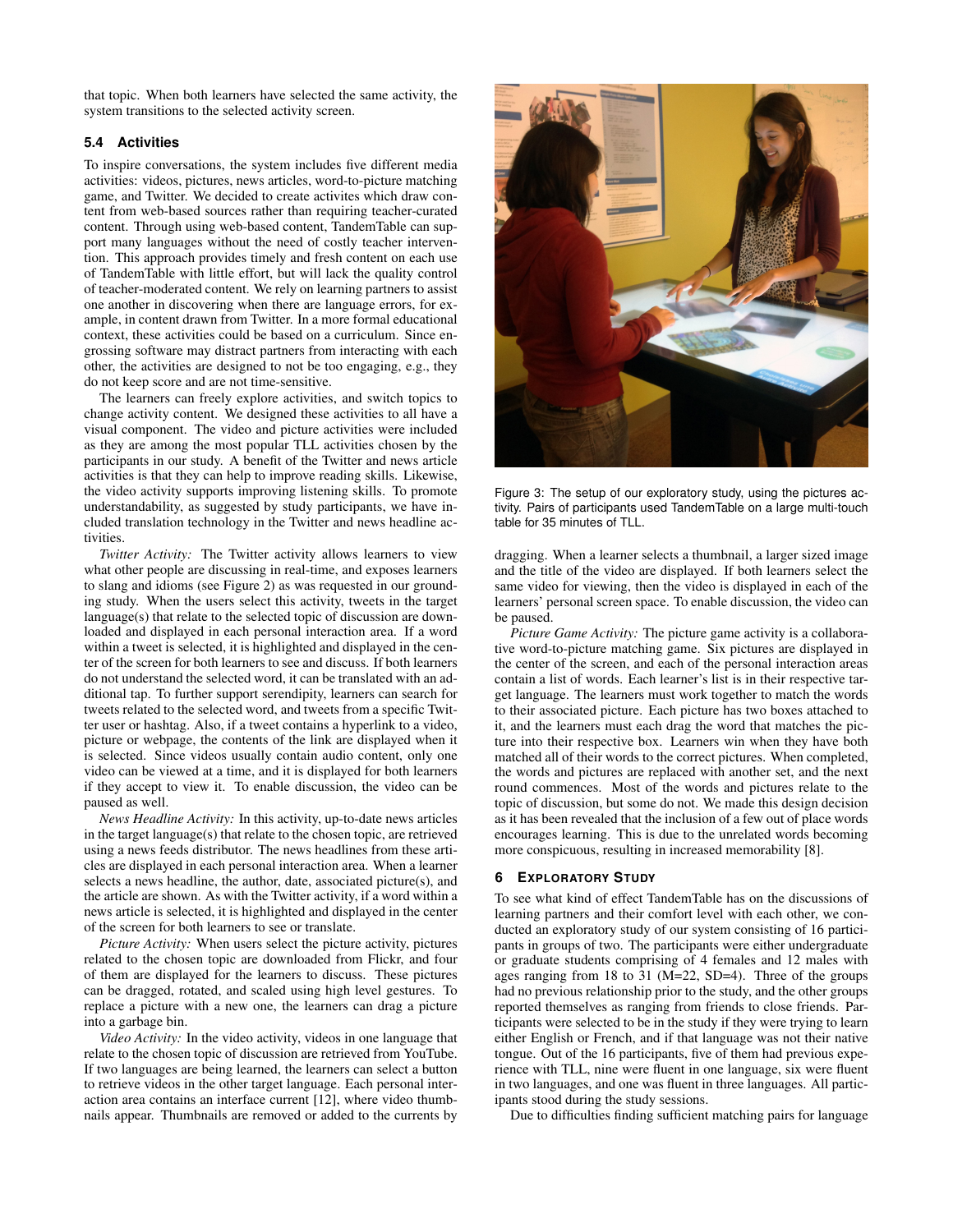exchange, learning sessions was structured with both partners learning the same language. Skill level was self-reported by participants using a 5-point scale, and all participants were coincidentally with partners at the same skill level. An Evoluce Two multi-touch tabletop was used as the platform, as its 46 inch rectangular tabletop, at waist height, encourages face-to-face positioning and interaction and is appropriately sized for adult learners (see Figure 3).

# **6.1 Method**

The study session lasted about 70 minutes, and started with a prequestionnaire and pre-interview to gather demographic information. After this, the TLL method was explained to the participants. Once completed, the learning partners were introduced to TandemTable, and given a demo of each section and activity. The participants then had five minutes to try out the system and become comfortable with its features.

After this stage, participants began their TLL session starting with the introduction phase. One researcher observed the participants during their learning session, while writing notes. After using the system for 25 minutes, if participants had not attempted each activity, they were asked to do so. This was done to make sure that participants would be able to provide feedback on all features. After 35 minutes, the learning session ended with individual postquestionnaires and a paired interview to gather subjective feedback of the system, and ideas to improve it.

# **6.2 Results**

During the learning session, six groups selected French, and two groups selected English as the language to learn. When discussing 7-point scales in this study, participant ratings of at least *somewhat agree* are taken as an indication of agreement.

*Comfort and Familiarity:* 6 of the 8 groups found that the introduction phase helped them feel more comfortable interacting with their partner as well as become more familiar with them. As one participant put it, "the questions broke the ice." The other groups stated that due to their previously established relationship, this section did not improve comfort or familiarity. The activities were also found to increase levels of comfort and familiarity since partners were able to collaborate to determine the meaning of words, and the content provoked them to discuss related life experiences. Only one group, who had no prior relationship, felt moments of awkwardness or social discomfort, but they found that this was mitigated by the software suggesting discussion topics and using activities. 81% of participants indicated that TandemTable helped them feel more comfortable with their partner, and 63% found that it helped them get to know their partner.

*Conversations:* 94% of participants perceived that the software helped to increase the amount of discussion between partners, and 94% found that it helped them find new things to talk about. All participants stated that there were lulls in their conversations, broken by the myriad of discussion topics and requirements for users to agree to perform certain actions. It is important to note that content which was above a learner's language skill level caused them to talk more in their native tongue and decreased the amount of interaction with their partner.

*Interaction Design:* 75% of participants did not find the system to distract from conversation; one participant said "... it actually makes you talk more." One of the two groups who found the software too engaging commented that having to perform selection actions simultaneously disrupted the flow of the conversation. There is a trade-off inherent in this design decision: requiring collaboration on interaction brings partners together, but may distrupt conversation flow. We feel our design is justified as the collaborative interaction and associated negotiation can serve as a grounding reminder of one's partner, avoiding a situation where participants could go about independently using TandemTable without talking or working together.

*Activities:* The activity that was selected the most during the learning sessions was the picture game, followed by videos, pictures, news headlines, and Twitter, which were selected 13, 12, 9, 8, and 8 times respectively. In terms of popularity, the picture game activity was the most liked, with 14 participants selecting it as their favourite activity. Participants enjoyed this activity due to it being fun, inherently collaborative, and consisting of visual content that facilitated the learning of related words. The picture game also provoked the most interaction and conversation since partners had to work together to complete a level. As participants put it, "... if you didn't know a word then ask your friend," and "If someone did not know the answer then you had to help them."

*Learning:* All but two participants (88%) thought that using our system is a good way to learn a language, all but two participants (88%) would use our system in the future for language learning, and all but one participant (94%) enjoyed using our software. When asked what aspect of the software helped to improve their language skills, participants stated that the visual content, translation ability and the features that induced more interaction between learning partners helped the most. Specifically mentioned features included the ability to highlight words for discussion and having them appear in the center of the screen, how the system suggested topics for conversation, and the content of the activities, with special attention to the collaborative picture game.

## **7 DESIGN ITERATION**

Based on the results obtained from our exploratory study, we refined TandemTable by adding support for the Portuguese and Spanish languages, removing the video activity, and adding audio analysis with associated features.

# **7.1 Video Activity**

We observed that the least amount of interaction between partners occurred during the video activity. This happened because learners spent their time concentrating on listening to the videos instead of conversing. To mitigate this problem, we removed the video activity entirely. Another option would be to automatically pause the video periodically and prompt the learners to explain and discuss the content of the video with each other.

## **7.2 Audio Analysis**

We added a subsystem to record and analyze audio in real-time from two seperate audio input channels, one for each learner. Collecting this data was suggested by reviewers of an earlier draft of this work as a potential way to quantiatively evaluate the impact of TandemTable on TLL conversation dynamics. In addition, with this data, TandemTable can determine when neither of the learners are talking and perform different types of actions depending on the state of the system. To analyze the audio signal, we implemented the voice activity detection algorithm explained in the work by Ogawa et al. [21]. This allows the system to determine the length of each utterance, and the number of utterances for each learner. The reported parameters values in the following subsections were chosen based on pilot testing.

# 7.2.1 Conversation Prompts

To further help promote discussion, we included textual and audio conversation prompts. If neither of the learners have spoken for 30 seconds, subtle textual prompts fade-in and out at the side of the interface. These prompts suggest different questions and examples of things to discuss. If neither of the learners have spoken for 120 seconds, an audio prompt is played to remind learners that they should talk with their partner. Future work could focus on creating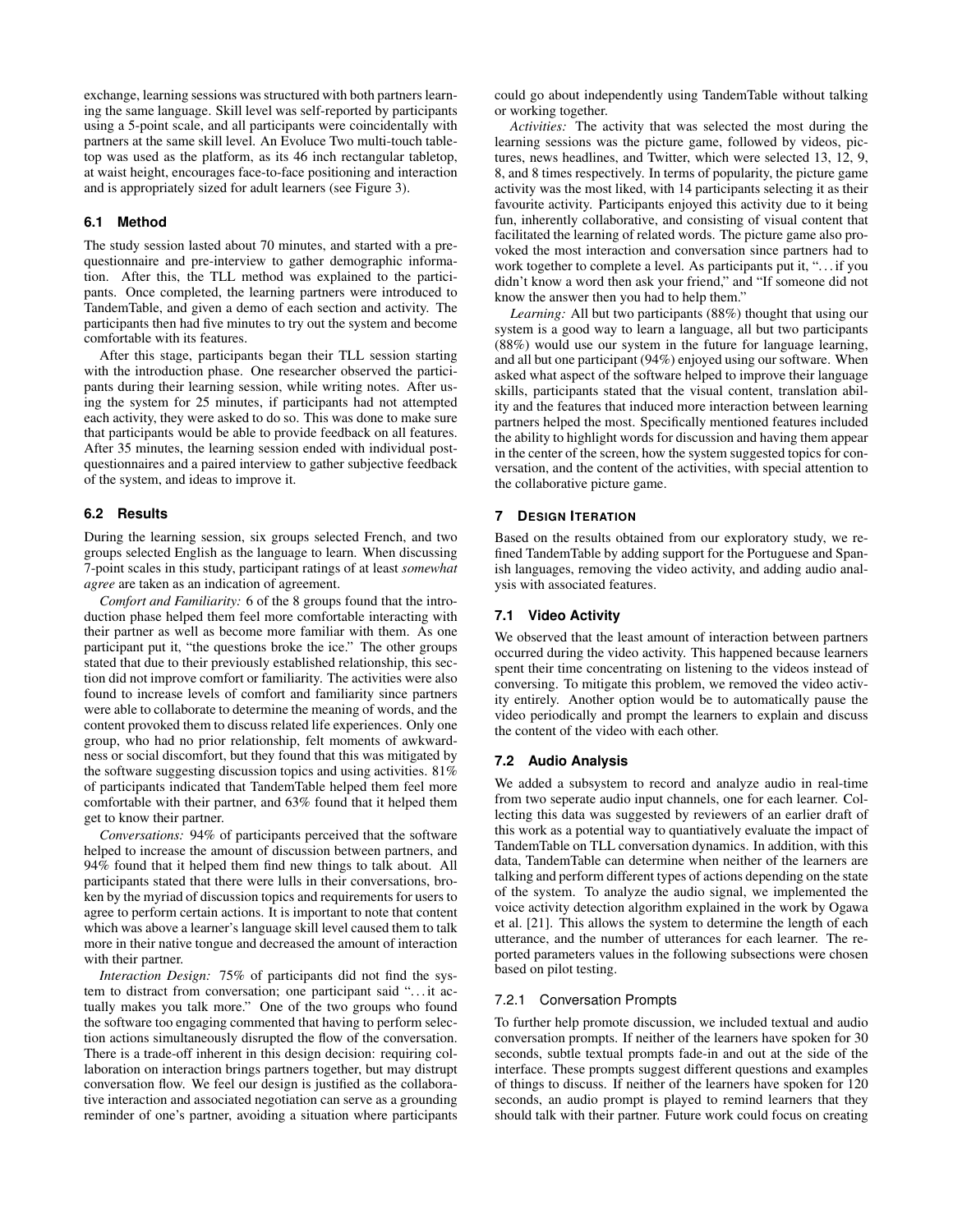a subsystem to determine if learners are speaking in their target languages, and provide either audio and textual reminders.

# 7.2.2 Conversation Feedback Visualization

Inspired by research involving participation balance and group discussion (eg. [3, 4]), we created a conversation feedback visualization. TandemTable displays how much each learner is speaking using centred-filling bars, as seen in the left panels of Figures 1 and 2. The visualizations are intended to promote awareness of participation and encourage learners to self-correct conversational imbalances. To determine the length of each bar, we implemented the following algorithm: Using a sliding window of 20 seconds, we determine how long each learner has spoken during that time, and perform a weighted average of its value with the value from the preceding 20 seconds. A weighted average is used to prevent a sudden drop off of the visualization. When the length of the bar passes a threshold, it turns red indicating to the learner that they are speaking too much.  $S_t = 0.75 * (U_{t-W}/W) + 0.25 * S_{t-1}$ , where  $S_t$ is the length of the visualization bar in percent, *t* is time, *U* is utterance length of the learner during the current sliding window, *W* is the sliding window length, and  $S_{t-1}$  is the previous width of the visualization bar. Another design option would be to cue the less talkative learner to participate more in the conversation.

# **8 QUANTITATIVE STUDY**

As TLL is heavily based on verbal communication, we wanted to determine if our system encouraged conversations between partners by measuring utterance rates. We performed a comparative evaluation study with a single-factor within-subjects design. The study consisted of two conditions where participants performed the TLL method in pairs with and without using TandemTable. To mitigate learning effects, condition ordering was counterbalanced, and sessions were held at least a week apart. Our participant pool consisted of 4 pairs of students from our university ranging from 19 to 37 years old (M=24, SD=5.8). None of the participants participated in either of the previous studies. To control for familiarity of partners and language skill level, all partners were strangers before the study, and each participant was partnered with someone at the same language skill level. Skill level was determined through self-reporting on a 7-point scale. Due to the difficulty in recruiting mutually-exclusive learning pairs for language exchange at our small university, all participants were learning French. In terms of prior language experience, two participants self-reported as being fluent in one language, three in two languages, and another three in three languages.

All participant pairs stood during the study sessions, facing each other. A 46 inch LCD HDTV with a touch sensitive PQ Labs G4s overlay was placed horizontally at waist height between participants. During the no aid condition, the TV was turned off. Two 1-channel omnidirectional clip microphones, affixed on the chest of participants, were used to capture audio data in 16 bit format at 44 kHz for detecting utterances. To reduce false positives from the microphones, a noise profile was taken for each mic at the start of each study session and used as a baseline for utterance detection thresholds. Additional audio and video were captured using an HD webcam. The learners' interactions with TandemTable were logged, as well as the number and length of each utterance.

## **8.1 Method**

The duration of each study session lasted one hour. As with the exploratory study, the first study session started with prequestionnaires and informal interviews to gather demographic information. The TLL method was then explained in detail to participants before explaining the system, and giving a demo of each section and activity. The participants then had five minutes to try out



Figure 4: Total utterance times for each participant under each condition. Paired participants are labeled as a/b.

Condition

the system and become comfortable with its features. For both conditions, learners had to perform the TLL method for half an hour, then fill out individual post-questionnaires and participate in an informal paired interview. In addition, during the last session, learners filled out a comparative post-questionnaire and paired interview. To create a more comfortable experience for the learners, the investigator listened to the conversations from a connected observational room. While participants performed the study in pairs, utterance and questionnaire data was gathered on an individual level.

# **8.2 Results**

In the following section, we discuss the results of the study. This includes the data obtained from questionnaires and interviews, as well as voice activity analysis. Our observational notes show that during the study, all participants spoke for over three quarters of the time in their target languages.

## 8.2.1 Utterance Time

Participants on average spoke 1.85 times longer when using TandemTable. When compared using a paired-samples t-test, a significant difference in utterance time between the TandemTable condition ( $M = 573s$ ,  $SD = 229s$ ) and the no aid condition ( $M = 310s$ , *SD* = 159*s*) was found;  $t(7) = 4.382, p = 0.003$ . Figure 4 shows each learners' total utterance time per study condition. Conversations in the no aid condition were, on average, 1.84 times less balanced than in the TandemTable condition.

# 8.2.2 TandemTable Questionnaire Results

Concerning participants' learning experience with TandemTable, seven (87.5%) thought that the textual prompts were helpful to find things to talk about; seven (87.5%) found the visualization helpful; five (62.5%) participants thought their speaking amount was influenced by the conversation visualization; and five (62.5%) found that the visualization helped them have a more balanced conversation with their partner.

Participants were asked which activity they enjoyed the most, and to rank them on a scale from 1 to 4 with number 1 being their favourite activity. Both the Picture and the Picture Game activities tied for first  $(M = 1.5, SD = 0.5)$ , and the Twitter and News Headlines activities tied for second ( $M = 3.5$ ,  $SD = 0.5$ ). When asked which activity or phase stimulated the most interaction between partners using a scale from 1 to 5, the introduction phase had the best score ( $M = 2.0$ ,  $SD = 1.4$ ), with the Picture activity in second  $(M = 2.1, SD = 0.9)$ , the Picture Game activity in third ( $M = 2.5$ ,  $SD = 0.9$ ), followed by the News Headlines activity ( $M = 4.1$ ,  $SD = 0.9$ ), and finally the Twitter activity ( $M = 4.3$ ,  $SD = 0.8$ ).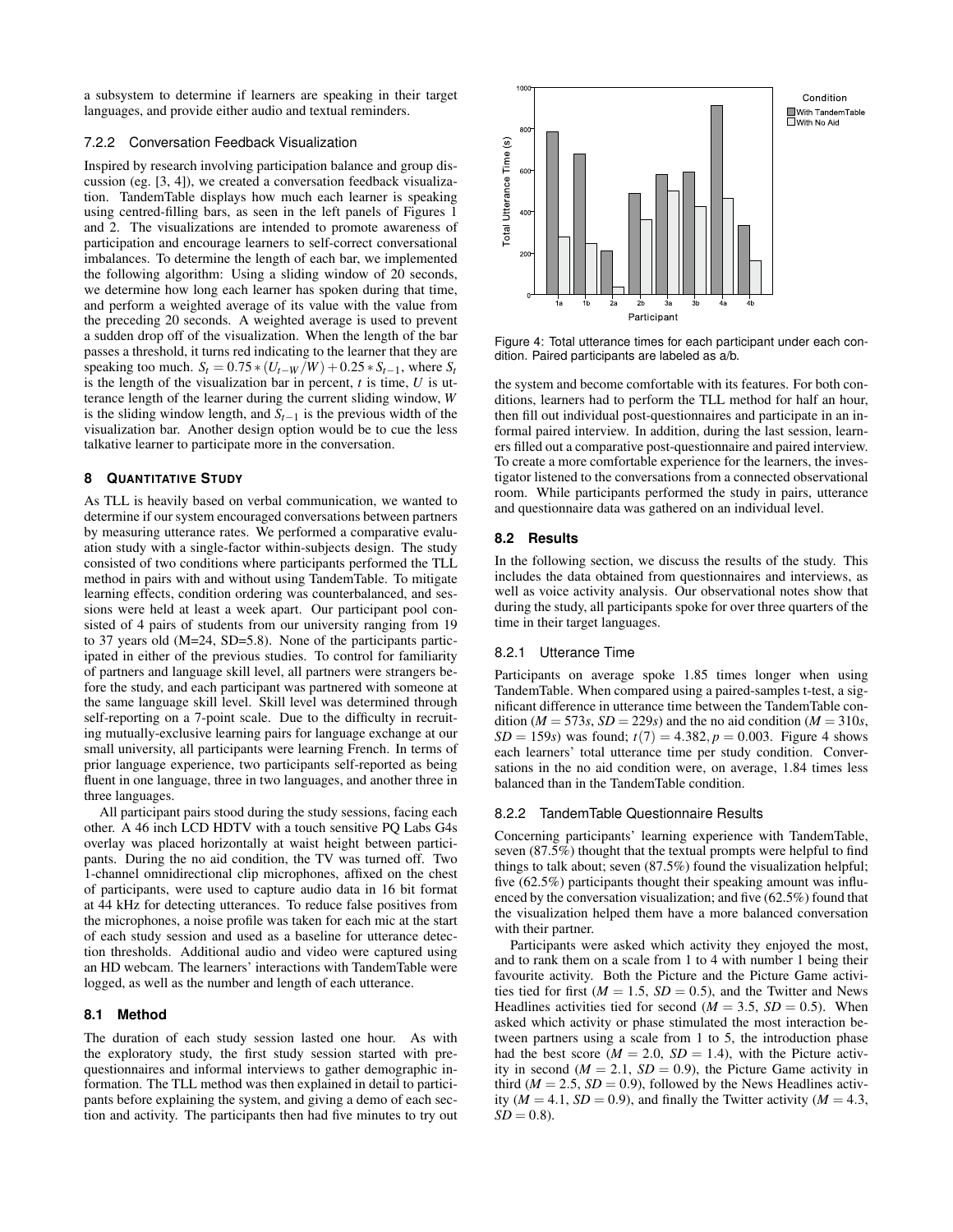|                  |                                                                                   |      | No Aid |      | <b>TandemTable</b> |  |
|------------------|-----------------------------------------------------------------------------------|------|--------|------|--------------------|--|
| <b>Statement</b> |                                                                                   | Mean | SD.    | Mean | SD.                |  |
| $1*$             | The learning session was fun.                                                     | 4.13 | 1.96   | 6.25 | 0.89               |  |
| $2*$             | I did not experience any social dis-<br>comfort during the learning ses-<br>sion. | 2.63 | 1.92   | 5.50 | 1.41               |  |
| $3*$             | It was hard to find topics to talk<br>about.                                      | 5.00 | 2.00   | 2.38 | 1.30               |  |
| $\overline{4}$   | It was hard to keep the conversa-<br>tions going/flowing.                         | 5.13 | 1.81   | 3.00 | 1.77               |  |
| $\overline{5}$   | It was easy to talk to my partner.                                                | 3.88 | 1.96   | 5.00 | 2.07               |  |
| 6                | There were many lulls in the con-<br>versation.                                   | 5.25 | 1.16   | 3.88 | 1.96               |  |
| $7*$             | I experienced nervousness or anx-<br>iety during the learning session.            | 4.63 | 2.00   | 2.63 | 1.06               |  |

Table 1: Questionnaire results. Scale ranges from strongly disagree (1) to strongly agree (7). Significant differences noted with asterisks.

## 8.2.3 Comparative Questionnaire Results

At the end of the study when comparing 7-point Likert scales gathered from each study session, six (75%) participants found it easier to talk with their partner in the software condition; all (100%) thought that the software helped them talk more with their partner compared to when there was no software; six (75%) found that the software allowed them to get to know their partner better when compared to when they talked without the software; when employing the TLL method, all (100%) would rather use the software than having no software; seven (87.5%) felt that using the software with TLL is a better way to learn a language, compared to TLL without the software; all (100%) enjoyed the learning session with the software more than the learning session without the software; all (100%) found that the software helped them find more topics and content to talk about with their partner when compared to not having the software; six (75%) believed that improving their language skills was easier when using the software compared to not having the software; seven (87.5%) perceived themselves as learning more in the software condition; six (75%) felt less social discomfort during the learning session with the software; and all (100%) found that it was easier to keep the conversations going/flowing during the learning session with the software.

After completing each study session, participants completed a questionnaire where they were asked how much they agreed with certain specific statements, which are listed in Table 1. Wilcoxon signed-rank tests showed that there are significant differences for statements 1 ( $z = -2.232$ ,  $p = 0.026$ ), 2 ( $z = -2.379$ ,  $p = 0.017$ ), 3 ( $z = -2.388$ ,  $p = 0.017$ ) and 7 ( $z = -2.232$ ,  $p = 0.026$ ) between test conditions, and all were in favour of TandemTable.

Concerning the conversation visualization, one participant stated "Of course that feedback was very important. It gave you an incentive to be more involved in the conversation." One participant stated "It was hard to think and it was uncomfortable" when discussing their learning experience in the no aid condition.

When discussing TandemTable, one participant stated "I think it helped a lot. I think we talked more since we had no delays. It helps with social comfort. Helps you to express yourself." Another participant stated "The one with the software is obviously better because you don't have to wrack your brain for conversations." Multiple participants expressed that they felt less engaged in the conversation when TandemTable was not present. Several also stated that they found it beneficial for language learning how TandemTable grounds the conversation on a specific topic and related activity content.

## **9 DISCUSSION**

Our exploratory and comparative studies provided helpful insights into our design and suggestions for future TLL systems. We break

down this discussion into key aspects of TLL: relationship building, facilitating conversational learning, and providing activities to assist the flow of learning.

## **9.1 Relationship Building**

Communication is the key that enables learning when using the TLL method, and there are at least three important factors that have an impact on the amount and quality of this communication. These include the strength of the partner relationship, as well as each person's level of extraversion-introversion and interpersonal skills. Someone who has a weak connection with their partner or difficulties in new social scenarios may have problems taking advantage of the TLL method. 75% of participants in our comparative evaluation felt less social discomfort and 75% found it easier to get to know their partner when using TandemTable. This is reiterated in the significant differences found for statements 2 and 7 in Table 1. It is important to note that from our exploratory study, three groups that considered themselves to be at least friends still did benefit from the initial introductions and found that the system allowed them to create a closer relationship with their partner. This is an indication that our system is able to promote relationship building and is useful for not only those with weak or new relationships.

#### **9.2 Communication and Learning**

A problem that occurs in TLL sessions is the attenuation of conversations, which happens in all types of relationships. Even those with a strong relationship and good interpersonal skills may find it difficult to talk with the same person for hours on end. TLL sessions can end not because the learners want it to, but due to neither of them being able to think of anything to say. Our system is designed to mitigate this problem by inspiring conversations and helping them flow. All participants found that the software succeeded in this regard by indicating that it helped to increase the amount of discussion, helped them find more topics and content to talk about, and found it easier to keep the conversations flowing with their partner. It was found to be significantly harder to find topics to talk about in the no aid condition. In fact, learners talked for 1.85 times longer when using TandemTable. It is significant to note that the audio reminder to resume conversation, triggered by 120s of silence, was only played once during the study.

An opposite effect occurred when the content was too difficult for the learner's language skill level. Instead of working out the meaning of the difficult content together, participants tended to attempt it on their own. Therefore, future work should include more methods that promote collaborative learning for difficult content, as well as allowing the learners to select the difficulty of the content. The latter can be achieved by requiring the learners to define their language skill level during the user registration section of the system or a pre-test, and using a form of content curation. To further support customized learning, it would be beneficial if the learners could select words or phrases that they find difficult, then in future learning sessions, the activity content could automatically be geared towards presenting these challenging words.

## **9.3 Activities**

Out of all the activities, the picture game was the most popular. Although the conversations of participants engaging in this activity were more task-focused compared to a more natural conversation, it induced the most communication between partners. Four important factors contributed to its popularity and interaction provocation. The activity is visual, it includes different media types (text and pictures), it is a game, and learners must work together to reach a goal. If the goal of a system is to induce the most interaction and communication, then visual and highly collaborative games should be included. If supporting natural conversations is more important,